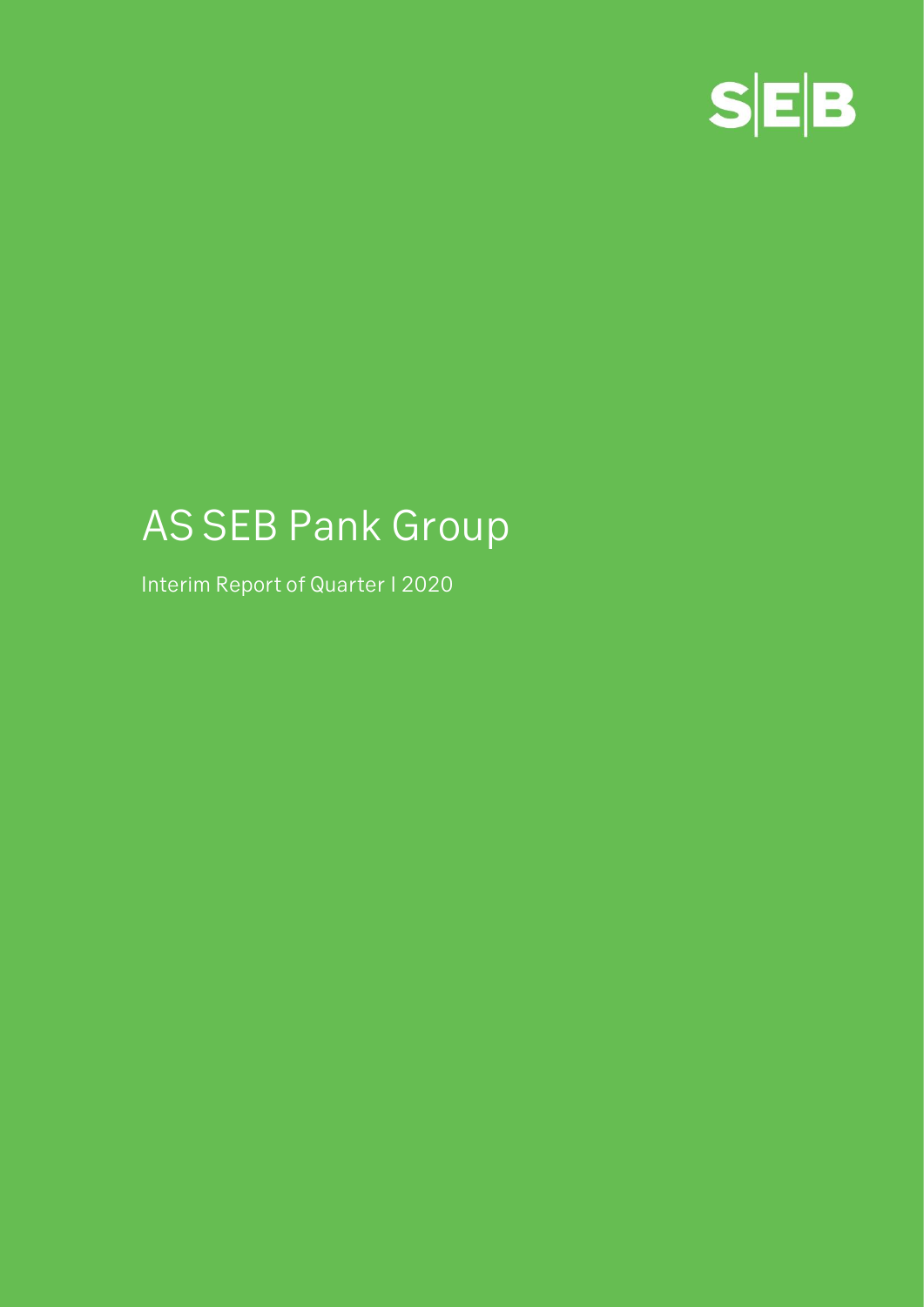#### **Introduction - general information**

**1. Credit institution**

**Company name AS SEB Pank Registered in Republic of Estonia Registry date 08/12/1995 Phone +372 6 655 100 Fax +372 6 655 102 SWIFT EEUHEE2X e-mail info@seb.ee Internet homepage http://www.seb.ee** 

**Address Tornimäe Str. 2, Tallinn 15010, Estonia Registry code 10004252 (Estonian Commercial Register)**

**2. Auditor**

**Reporting date 31/03/2020**

**Audit company Ernst & Young Baltic AS Registry code 10877299 (Estonian Commercial Register) Address Rävala 4, 10143 Tallinn, Estonia**

**Reporting period 1 January 2020 - 31 March 2020 Reporting currency Euro (EUR), millions**

**3. General information**

**The 100% owner of AS SEB Pank is the publicly traded parent company Skandinaviska Enskilda Banken AB (publ), which is the parent company of SEB Group, a Nordic provider of financial services with a long history. SEB Group is a leading Nordic financial services group. SEB Group has around 15,000 employees.** 

**SEB is the bank of choice for large corporations and financial institutions in Sweden and holds a forefront position in providing corporate services in Norway, Denmark, Finland and the United Kingdom. SEB provides universal banking services in Sweden, Estonia, Latvia and Lithuania. In Germany, the operations have a strong focus on corporate and investment banking based on a full-service offering to corporations, institutional customers and internationally operating real estate investors. SEB is well positioned to serve corporate customers from the Nordic countries, the United Kingdom and Germany around the globe, with offices in international financial centres such as New York and London, in Asia via offices in Shanghai, Beijing, Hong Kong and Singapore. AS SEB Pank is an Estonian financial group belonging to SEB Group, which provides services to private persons, companies, and the public sector.**

**4. Basis for preparation**

**Skandinaviska Enskilda Banken AB (publ), the parent company of AS SEB Pank, publishes interim reports for SEB Group on web page www.sebgroup.com/ir. The present AS SEB Pank Group interim report is not audited.**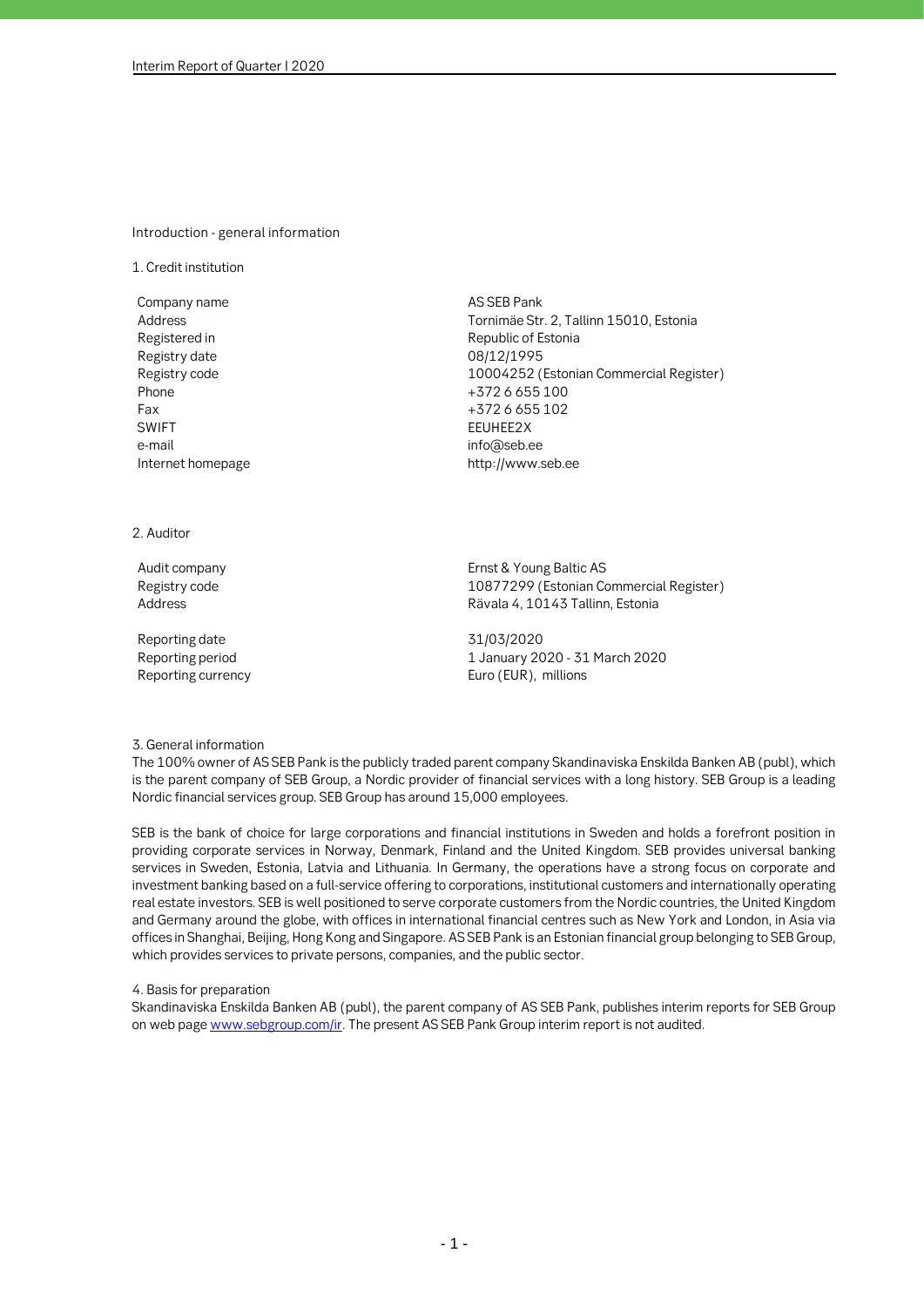**The sudden economic slowdown did not yet significantly affect the first quarter results of SEB Eesti**

## **A sudden economic slowdown**

**In addition to public health, the economy has also been hit hard by the coronavirus and its depth and extent will only become apparent in the following quarters. Alongside other banks, SEB has developed a plan on how to contribute to helping the economy back on its feet. The key component of this solution is the bank's ability to reduce the fixed expenses of individuals and companies in the form of grace periods and to provide new financing in the coming quarters. SEB is strongly capitalised and can offer its customers grace periods in the best possible way, as well as finance new projects. Supporting clients with the profits of the previous year**

**In March, SEB decided not to pay dividends on the profit of the previous year and to use the 100 million euros to further support both its clients and the economy as a whole in these difficult times. To date, we have provided grace periods to more than 1,600 private and 400 business clients, in the total value of more than 450 million euros. The principal instalments of the loans are postponed, as needed, for up to six months, and in the case of home loans, for up to a year.**

#### **The emergency situation has brought about a digital leap**

**The emergency situation has led to a digital leap – 85% of issues that were so far dealt with in branch offices are now handled via the phone or Internet. The video conference solution we developed a while ago has proved to be very useful: in the last month, its use has increased tenfold. We are currently helping business clients with creating e-shops by offering a comprehensive and simple e-payment solution. We have also simplified payment solutions for private clients – the payment limit of contactless payments is 50 euros during the emergency situation and you can now use the mobile bank to make name payments to customers of other banks as well, i.e. instead of the account number, you now only need to know the phone number of the recipient.**

## **The first quarter still showed stable growth**

**The impact of the sudden economic slowdown is not yet visible in the first quarter results of SEB. Due to the increase of reserves for possible credit losses, the bank's year-on-year profit for the first quarter decreased by 7.3%. Within a year, clients' deposits increased by 9.8%, from 4.3 billion euros to 4.7 billion euros. Meanwhile, clients' loans increased by 8.9%, from 5.3 billion euros to 5.8 billion euros. The growth of the deposits was driven by households, while businesses and households contributed equally to the growth of loans.**

**SEB Estonia ended the first quarter of 2020 with a profit of 22.3 million euros. In 2019, SEB ended the first quarter with a profit of 24.1 million euros. In the first quarter. The bank increased its reserves for credit losses by 1.3 million euros in the first quarter of 2020 (during the same period in 2019, the bank reduced the reserves by 0.4 million euros).**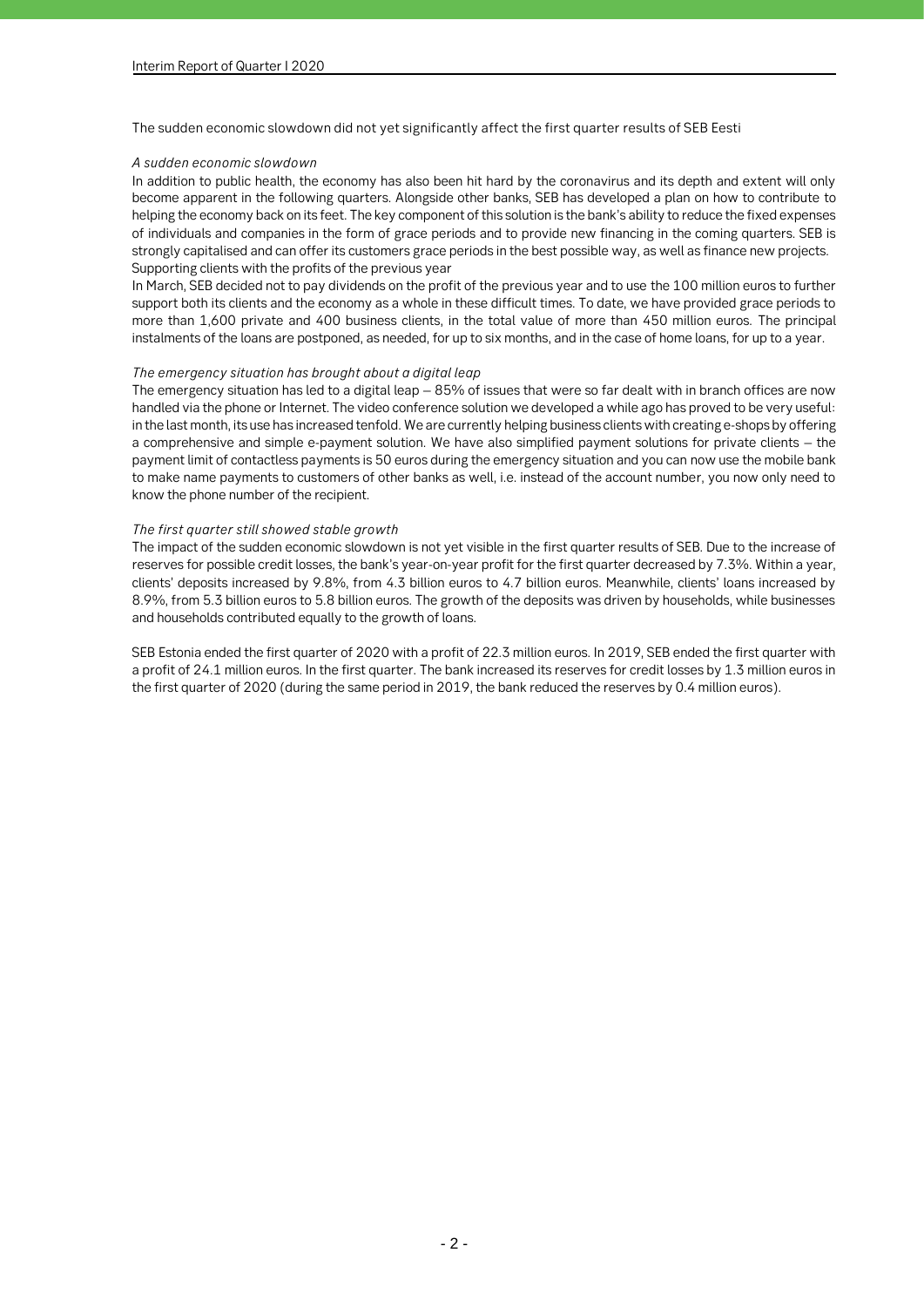## **Consolidated financial statements**

**1. Consolidated income statement**

| (millions of EUR)                                                           |          |          |
|-----------------------------------------------------------------------------|----------|----------|
|                                                                             | 2020     | 2019     |
|                                                                             | 3 months | 3 months |
| Net interest income                                                         | 29,7     | 26,7     |
| Net fee and commission income                                               | 12,0     | 12,2     |
| Net financial income                                                        | 1,4      | 1,3      |
| Gains less losses from investment securities                                | $-2,0$   | 1,8      |
| Profit and loss from investments in associates                              | 0,0      | 0,0      |
| Other operating income                                                      | 0,3      | 0,1      |
| Net other income                                                            | $-1,7$   | 1,9      |
| Total operating income                                                      | 41,4     | 42,1     |
| Personnel expenses                                                          | $-10,8$  | $-10,7$  |
| Depreciation, amortization and impairment of tangible and intangible assets | $-1,9$   | $-1,8$   |
| Other expenses                                                              | $-2,0$   | $-2,7$   |
| Total operating expenses                                                    | $-14,7$  | $-15,2$  |
| Profit before credit losses                                                 | 26,7     | 26,9     |
| Net expected credit losses                                                  | $-1,3$   | 0,4      |
| Profit before income tax                                                    | 25,4     | 27,3     |
| Income tax expense                                                          | $-3,1$   | $-3,2$   |
| Net profit for the year                                                     | 22,3     | 24,1     |

# **2. Consolidated statement of comprehensive income (millions of EUR)**

|                                         | 2020     | 2019     |
|-----------------------------------------|----------|----------|
|                                         | 3 months | 3 months |
| Net profit for the year                 | 22.3     | 24.1     |
| Other comprehensive income for the year |          |          |
| Total comprehensive income for the year | 22.3     | 24.1     |
|                                         |          |          |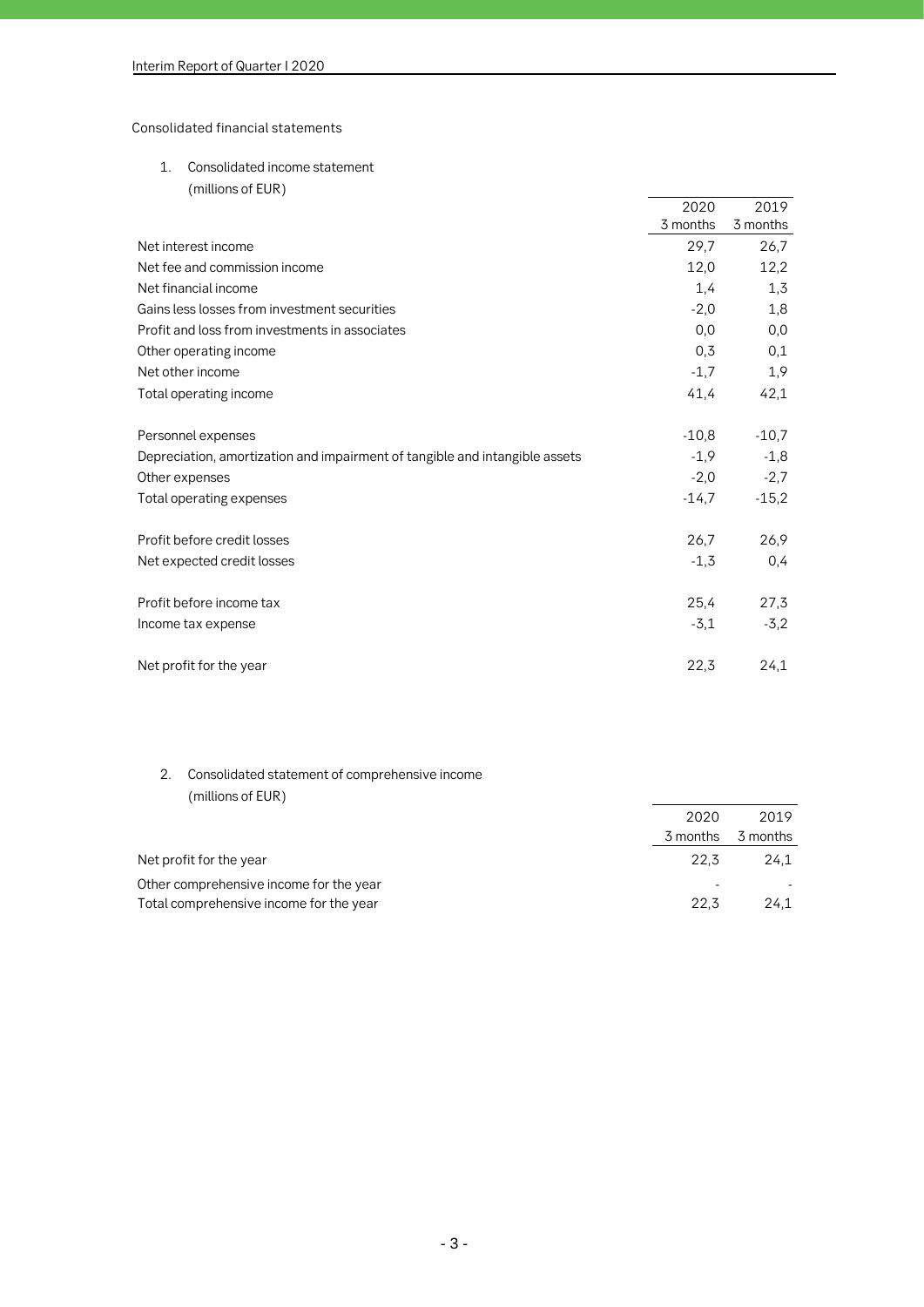**3. Consolidated statement of financial position (millions of EUR)**

|                                                     |             | 31.03.2020 31.12.2019 |
|-----------------------------------------------------|-------------|-----------------------|
| Assets                                              |             |                       |
| Cash and balances with central bank                 | 512,1       | 844,1                 |
| Loans to credit institutions                        | 670,9       | 66,0                  |
| Loans to the public                                 | 5840,2      | 5706,9                |
| Debt securities                                     | 94,1        | 159,2                 |
| Derivatives                                         | 6,6         | 6,1                   |
| Equity instruments                                  | 11,8        | 13,4                  |
| Investments in associates                           | 1,4         | 1,4                   |
| Intangible assets                                   | 5,6         | 5,1                   |
| Property, plant and equipment                       | 11,9        | 10,6                  |
| Right of use assets                                 | 19,5        | 20,4                  |
| Other financial assets                              | 27,5        | 11,1                  |
| Other non-financial assets                          | 24,2        | 19,4                  |
| Total assets                                        | 7 2 2 5, 8  | 6863,7                |
| Liabilities and equity                              |             |                       |
| Liabilities                                         |             |                       |
| Deposits from central banks and credit institutions | 1255,6      | 1 2 1 2, 3            |
| Deposits and borrowings from the public             | 4743,7      | 4446,1                |
| Derivatives                                         | 8,0         | 7,8                   |
| Current income tax liabilities                      | 2,9         | 6,9                   |
| Provisions                                          | 2,7         | 3,3                   |
| Other financial liabilities                         | 102,9       | 104,1                 |
| Other non-financial liabilities                     | 17,9        | 13,6                  |
| <b>Total liabilities</b>                            | 6 1 3 3 , 7 | 5794,1                |
| Equity                                              |             |                       |
| Share capital                                       | 42,5        | 42,5                  |
| Share premium                                       | 86,3        | 86,3                  |
| Other reserves                                      | 19,4        | 19,4                  |
| Retained earnings                                   | 943,9       | 921,4                 |
| Total equity                                        | 1092,1      | 1069,6                |
| Total liabilities and equity                        | 7 2 2 5, 8  | 6863,7                |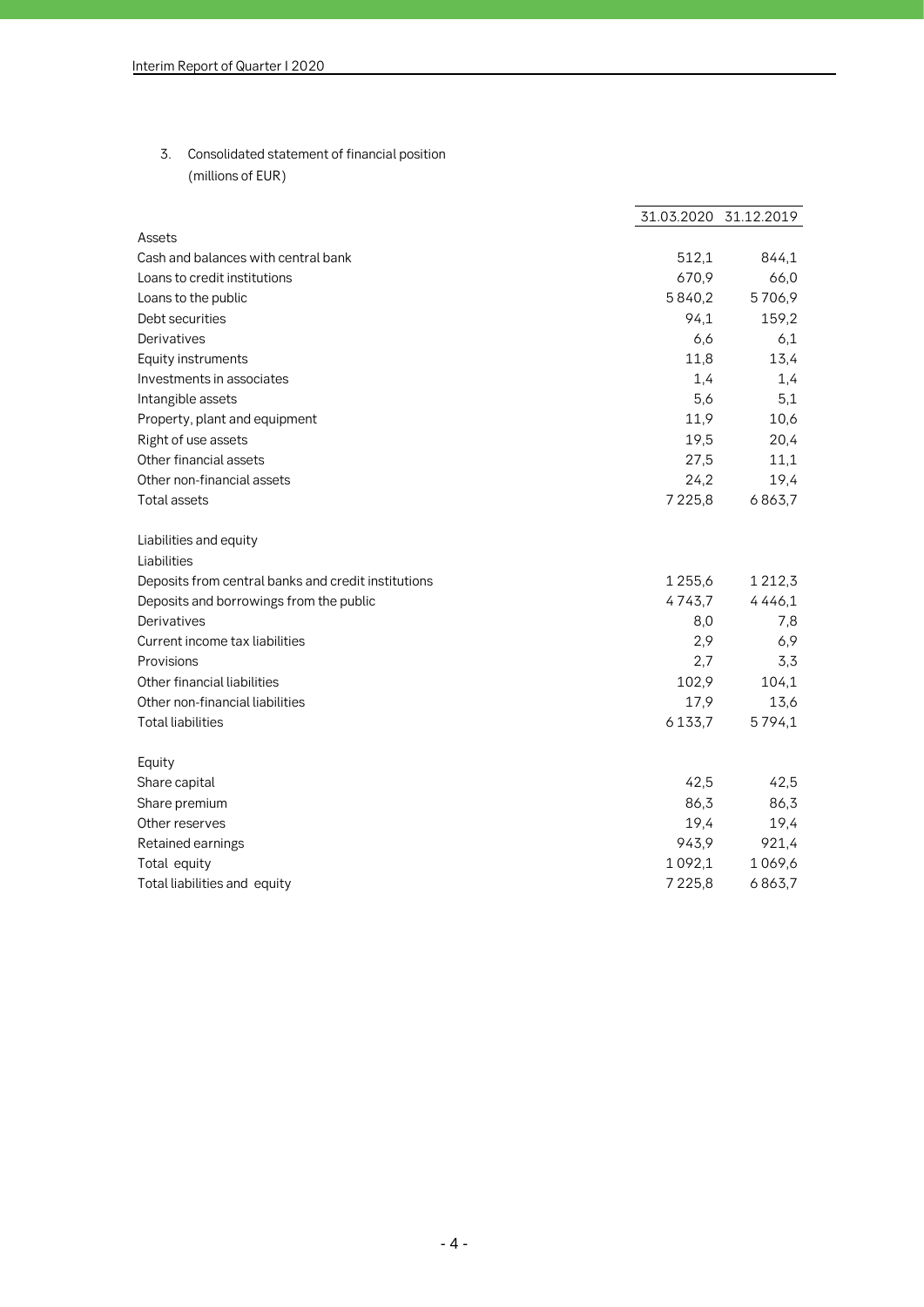## **4. Changes in consolidated shareholders' equity (millions of EUR)**

|                                  |               |         |          |          | Total         |
|----------------------------------|---------------|---------|----------|----------|---------------|
|                                  |               | Share   |          | Retained | shareholders' |
|                                  | Share capital | premium | Reserves | profit   | equity        |
| Year beginning at 01.01.2019     | 42,5          | 86,3    | 19,4     | 883,4    | 1031,6        |
| Dividend paid                    | 0,0           | 0,0     | 0,0      | $-63.0$  | $-63,0$       |
| Other                            | 0,0           | 0,0     | 0,0      | 0,2      | 0,2           |
| Net profit                       | 0,0           | 0,0     | 0,0      | 24,1     | 24,1          |
| Other comprehensive income:      |               |         |          |          |               |
| Net change in available-for-sale |               |         |          |          |               |
| financial assets                 | 0,0           | 0,0     | 0,0      | 0,0      | 0,0           |
| Total other comprehensive income | 0,0           | 0,0     | 0,0      | 0,0      | 0,0           |
| Total comprehensive income       | 0,0           | 0,0     | 0,0      | 24,1     | 24,1          |
| Final balance at 31/03/2019      | 42,5          | 86,3    | 19,4     | 844,7    | 992,9         |
|                                  |               |         |          |          |               |
| Year beginning at 01.01.2020     | 42,5          | 86,3    | 19,4     | 921,4    | 1069,6        |
| Dividend paid                    | 0,0           | 0,0     | 0,0      | 0,0      | 0,0           |
| Other                            | 0,0           | 0,0     | 0,0      | 0,2      | 0,2           |
| Net profit                       | 0,0           | 0,0     | 0,0      | 22,3     | 22,3          |
| Other comprehensive income:      |               |         |          |          |               |
| Net change in available-for-sale |               |         |          |          |               |
| financial assets                 | 0,0           | 0,0     | 0,0      | 0,0      | 0,0           |
| Total other comprehensive income | 0,0           | 0,0     | 0,0      | 0,0      | 0,0           |
| Total comprehensive income       | 0,0           | 0,0     | 0,0      | 22,3     | 22,3          |
| Final balance at 31.03.2020      | 42,5          | 86,3    | 19,4     | 943,9    | 1092,1        |

## **5. Consolidated cash flow statement (millions of EUR)**

|                                                    | 2020      | 2019     |
|----------------------------------------------------|-----------|----------|
|                                                    | 3 months  | 3 months |
| Cash flow from operating activities                | 220,6     | -242.3   |
| Cash flow from investment activities               | 61.0      | -36.0    |
| Cash flow from financing activities                | $-1,2$    | $-63,0$  |
| Net change in cash and cash equivalents            | 280,4     | -341.3   |
| Cash and cash equivalents at the beginning of year | 850.0     | 1 150,6  |
| Net change in cash and cash equivalents            | 280,4     | $-341.3$ |
| Cash and cash equivalents at the end of period     | 1 1 3 0 4 | 809,3    |
|                                                    |           |          |